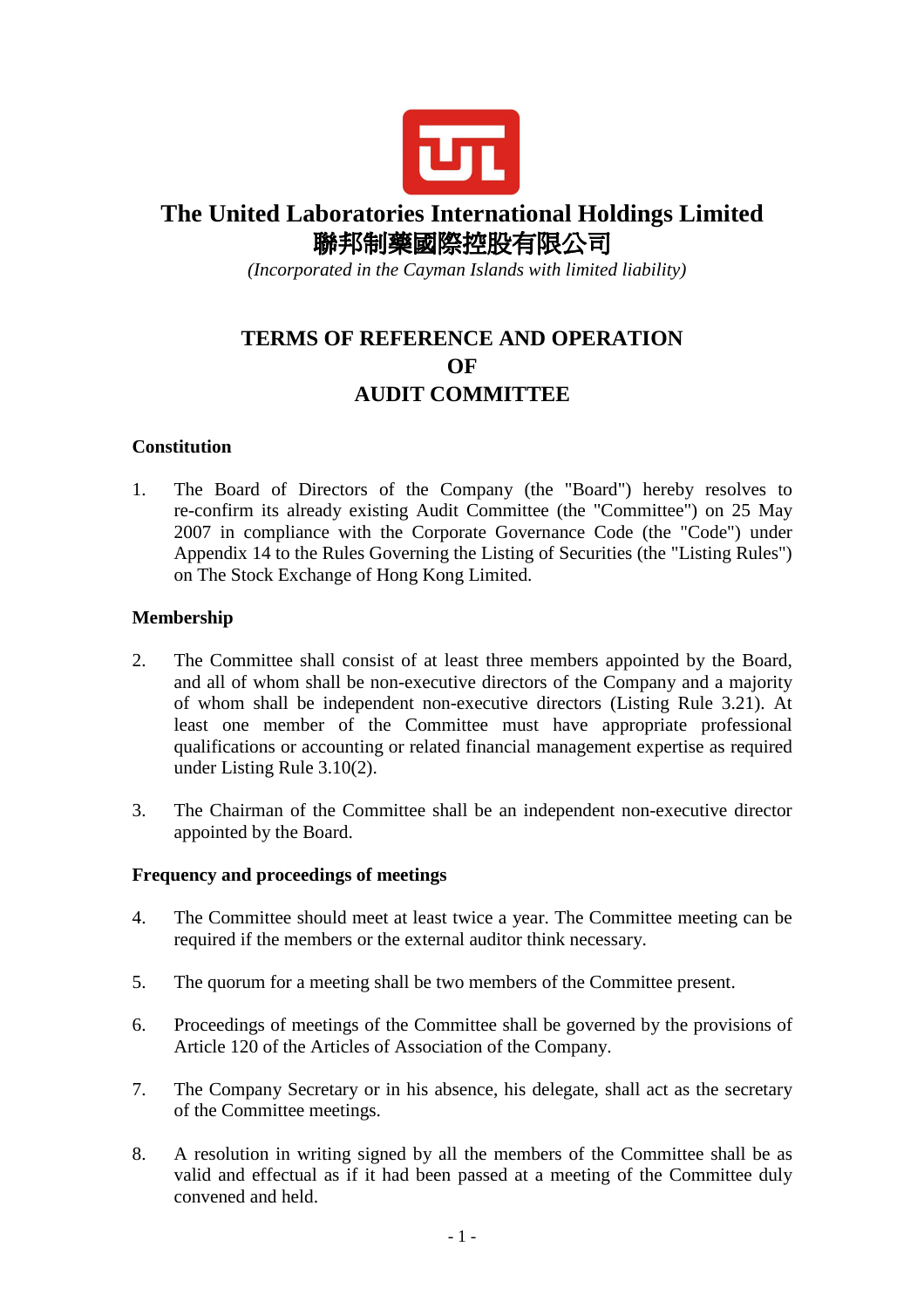### **Authority and Duties**

- 9. The Committee is authorised by the Board and has duties below:
	- (a) to be primarily responsible for making recommendation to the Board on the appointment, reappointment and removal of the external auditor, and to approve the remuneration and terms of engagement of the external auditor, and any questions of its resignation or dismissal;
	- (b) to review and monitor the external auditor's independence and objectivity and the effectiveness of the audit process in accordance with applicable standard. The Committee should discuss with the external auditor the nature and scope of the audit and reporting obligations before the audit commences;
	- (c) to develop and implement policy on the engaging an external auditor to supply non-audit services. For this purpose, "external auditor" includes any entity that is under common control, ownership or management with the audit firm or any entity that a reasonable and informed third party knowing all relevant information would reasonably conclude to be part of the audit firm nationally or internationally. The Committee should report to the Board, identifying and making recommendations on any matters where action or improvement is needed;
	- (d) to act as the key representative body for overseeing the Company's relations with the external auditor;
	- (e) to monitor integrity of the Company's financial statements and annual report and accounts, half-year report and to review significant financial reporting judgements contained in them. In reviewing these reports before submission to the Board, the Committee shall focus particularly on:-
		- (i) any changes in accounting policies and practices;
		- (ii) major judgmental areas;
		- (iii) significant adjustments resulting from audit;
		- (iv) the going concern assumptions and any qualifications;
		- (v) compliance with accounting standards; and
		- (vi) compliance with the Listing Rules and other legal requirements in relation to financial reporting;
	- (f) Regarding (e) above:-
		- (i) members of the Committee should liaise with the Board and senior management, and the Committee must meet, at least twice a year, with the Company's auditor; and